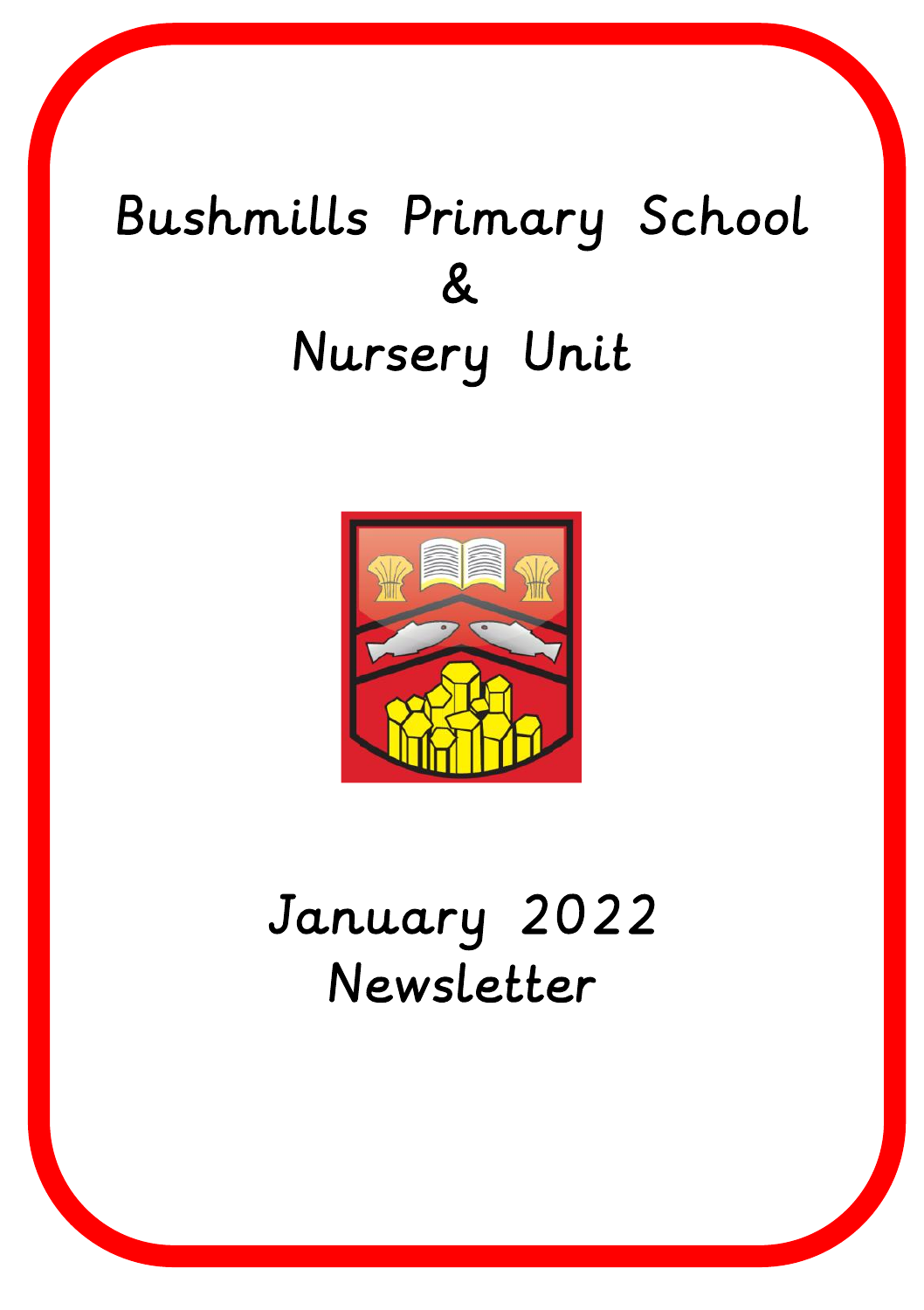#### Inside this issue….

| New Year!<br>Healthy Kids                        | 3 | Attendance                            | 8  |
|--------------------------------------------------|---|---------------------------------------|----|
| Shared Reading                                   | 4 | Every Day Counts                      |    |
| Queen's Platinum Jubilee                         | 5 | Star of the Week                      |    |
| Library Van Visits<br>Football<br>Breakfast Club | 6 | Footballer of the week<br>Diary Dates |    |
| Music Lessons<br>Swimming Lessons<br>Assemblies  |   | Valentine's Day menu                  | 12 |

#### Head lice

Again can I remind all parents/guardians that it is your responsibility to regularly check your child's hair. Treatment can be obtained for free from your local chemist. We would request that any pupils with long hair please tie their hair up.

#### Contact Details

If you have changed your address, mobile number or any other contact information please inform the school as soon as possible, to keep records up to date. This is important for all pupils, Nursery to Primary 7.

٦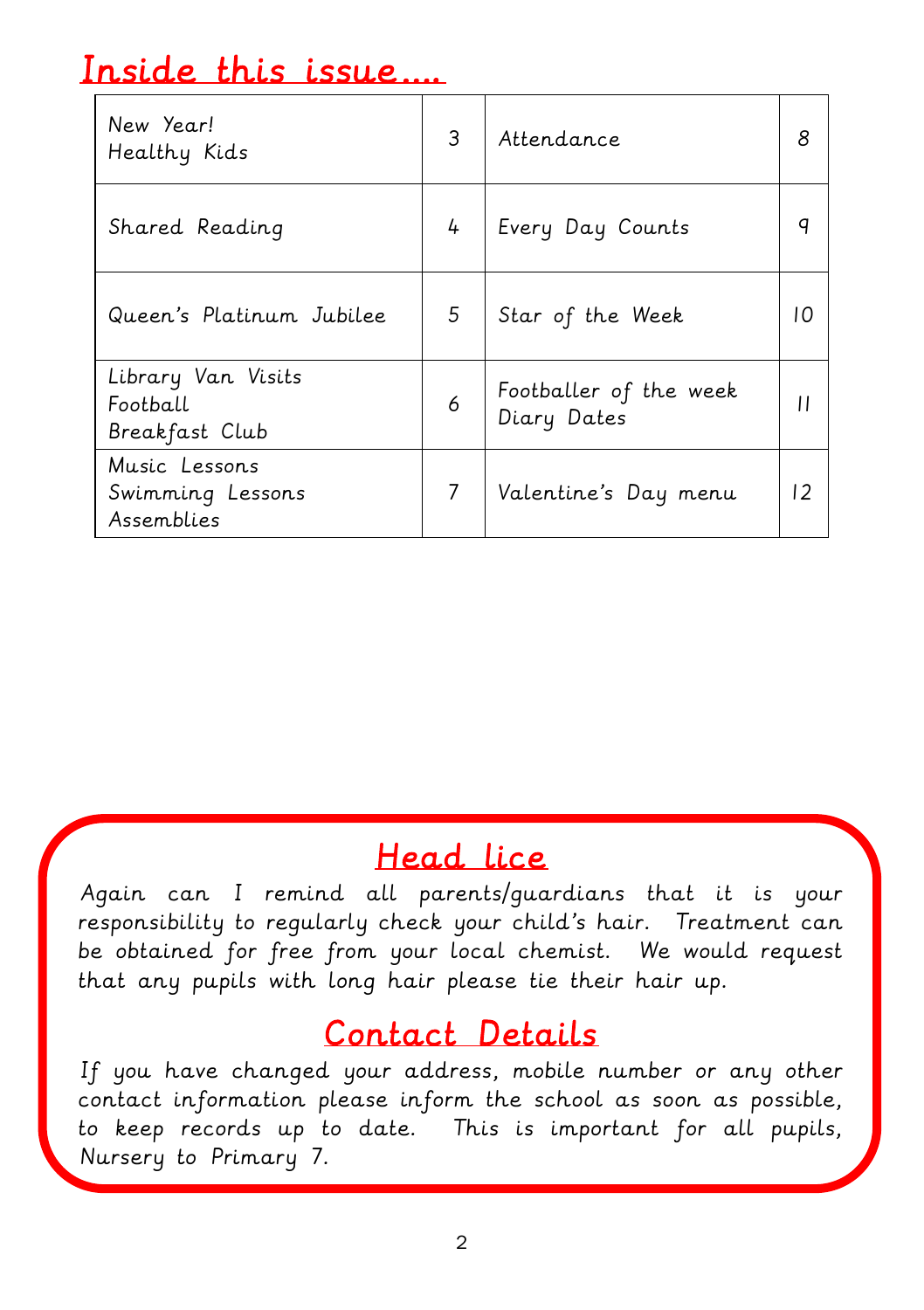#### New Year!

As we begin a New Year, we look forward with excitement and anticipation of what lies ahead. Already since our return to school on Tuesday 4th January life here in school has been busy for all classes and it is hard to believe that our halfterm break is not far away!

As tomorrow marks the beginning of a new month, can I once again remind you to continue to keep an eye on our Facebook page, school website and See-Saw app as updates are posted

on these on a regular basis. Finally, can I say a huge "Thanks" to you the parents for your ongoing support in working alongside us here in school to help everyone settle back into the new school term!



#### Healthy Kids

Our school has been selected to participate in the 'Healthy Kids' pilot project for pupils in Primary 7, which has been organised by Causeway Coast & Glens Borough Council in partnership with Sport NI and PHA (Public Health Agency). This programme runs for 11 weeks and focuses on physical

activity, nutrition and mindfulness. So far our P7 pupils have enjoyed 3 'Healthy Kids' sessions on Tuesday mornings and these will continue until the end of March.

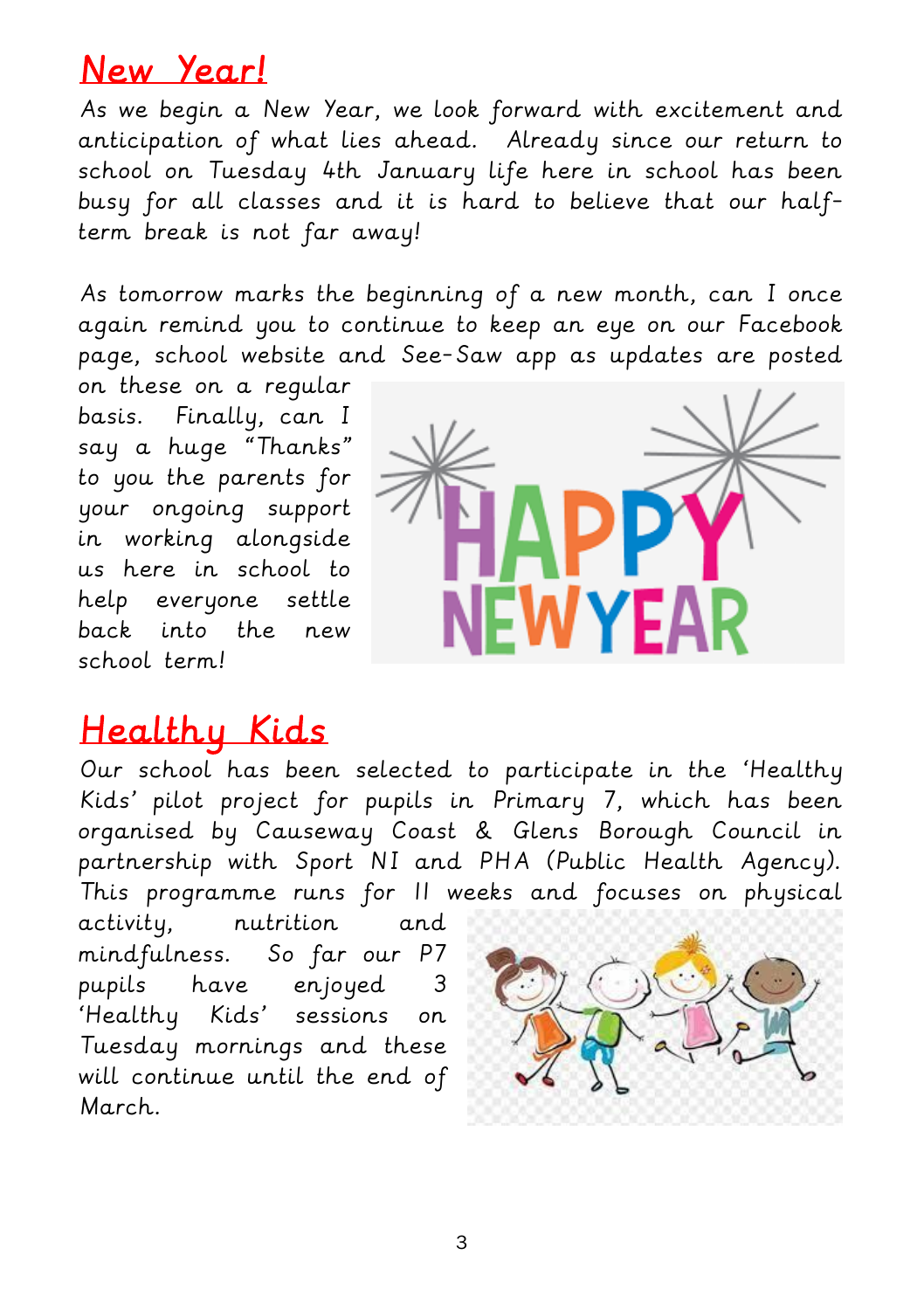#### Shared Reading

Shared Story Reading afternoons for our Primary 1 and Primary 2 pupils have commenced on Monday afternoons with all pupils staying each week. There is no charge for pupils attending this programme and it runs for a further two weeks in February (Monday 7th February and Monday 14th February). As part of this programme, all pupils will be visiting Waterstones Bookshop in Coleraine later in February. Further details will follow when available.











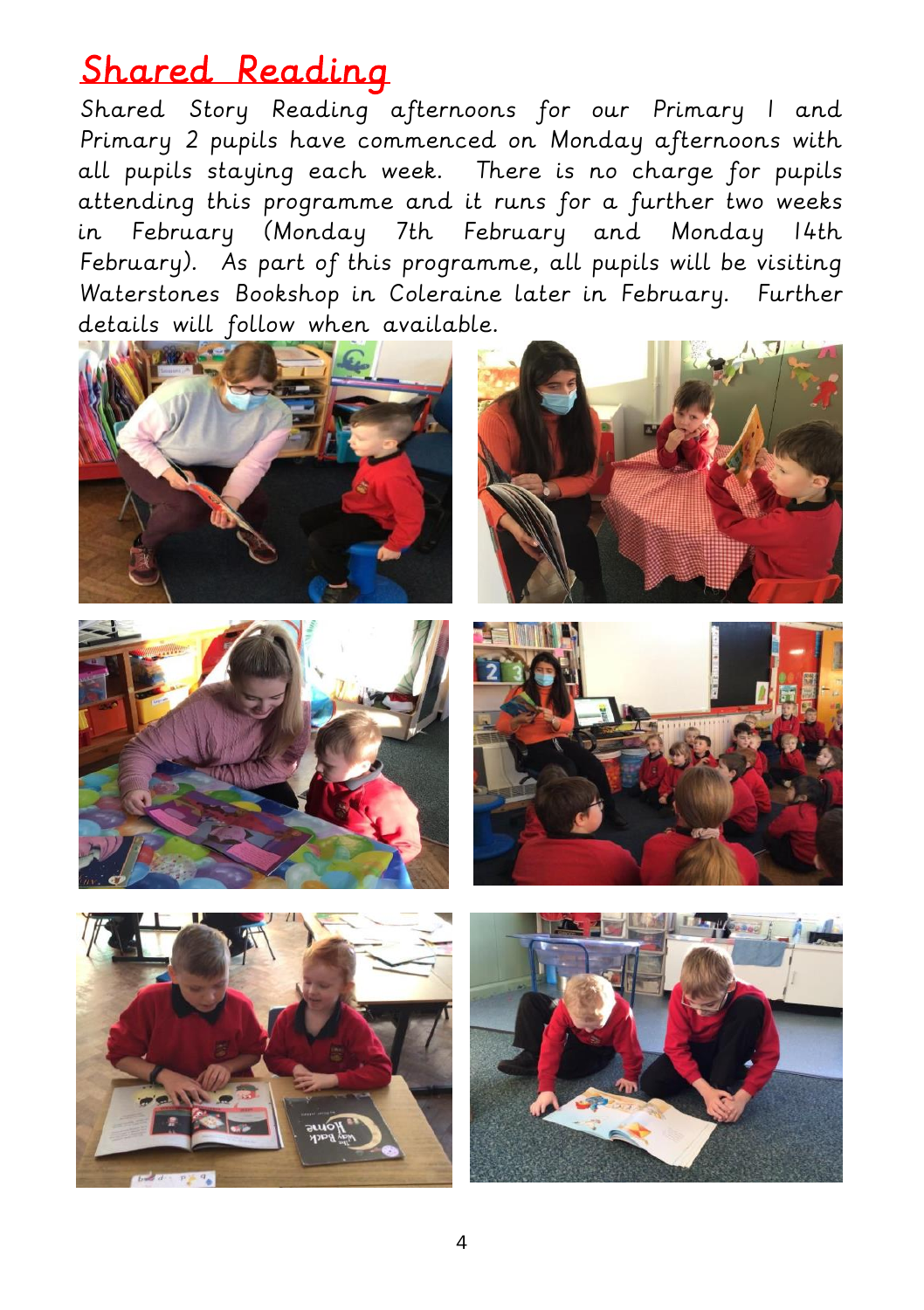#### Queen 's Platinum Jubilee

As part of this year's celebrations to mark Her Majesty's historic 70 year reign I am delighted to report that our school was involved in the first of many events which have been planned to take place over the coming months.

A marathon planting session took place across 16 primary schools in #NorthernIreland at the end of last week involving 250 children planting silver birch #Jubilee trees for the #queensgreencanopy!

We were delighted on Thursday 27th January to welcome visitors from the Queen's Green [Canopy](https://www.facebook.com/QueensGreenCanopy/?__cft__%5b0%5d=AZUOGoV-pyfRkm4PKqa4Llc6Rajc3rgusosN7POGTh4OPW5pTFQewrvD1BRhd3Vr9OsDfkNJdOKhIrX5fe7Ozhmx_1axH3L4YQQlq7SfvXhYs1dLw8r_thVMy3XMnvoknSms1TPlbA7odEvIoqpfw0qH-Y73htL-K9c8k0cxMa-LGg&__tn__=kK-R) along to our school to plant a special tree and present our Primary 7 pupils with certificates and badges to recognise their involvement in celebrating the Queen's Platinum Jubilee.

Special mention goes to Deputy Lord Lieutenant Edward Montgomery, local MP Ian Paisley as well as local councillor John McAuley.

As a whole school we are proud to have been part of this special event to mark the Queen's historic 70year reign.

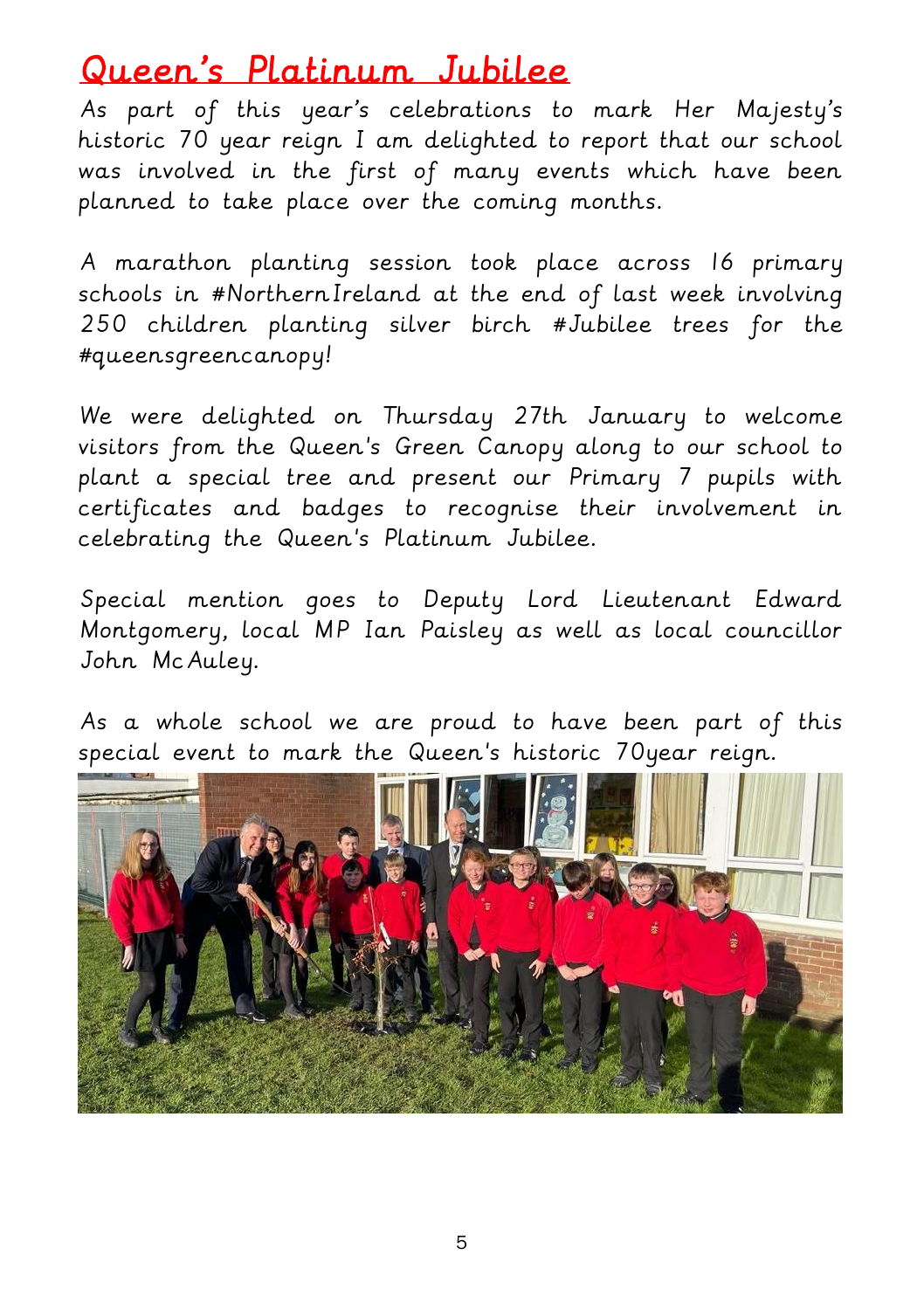#### Library Van Visits



Unfortunately, the mobile library van has not been visiting school since our return at the beginning of the month. This was a decision which was taken by the Education Authority at the beginning of January, although I do hope that visits will resume again soon. In the meantime, if your child currently

has any books which they have borrowed from the mobile van, please send them into school and we can hold them until the mobile library van service resumes.

#### Football

The final round of this year's Coleraine and District Small School's Football Tournament will take place on Thursday 3rd February when once again our team will travel to Ballycastle to take part. Please note this means there will NO after schools football this week!



#### Breakfast Club

Breakfast Club continues every morning (Monday to Friday) from 8:00am for all of our pupils. Numbers have remained steady since opening again in the New Year and this club is growing from strength to strength.

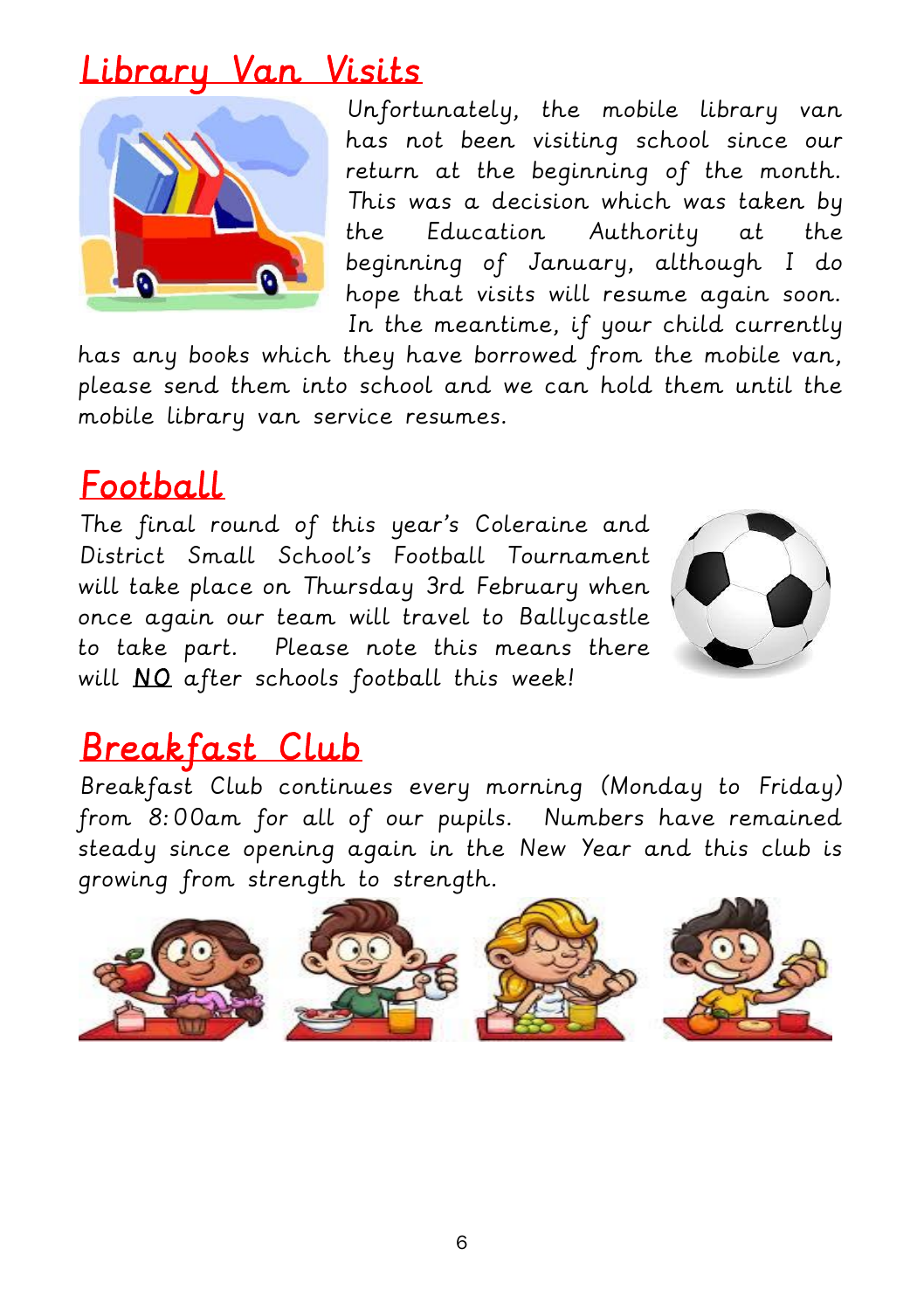#### Music Lessons

Just a reminder that piano lessons continue here in school on Thursday mornings. If your child is currently in Primary

3 to Primary 7 and would like to start lessons, please do not hesitate to contact the school office for further information.

Woodwind and violin lessons also continue on Tuesdays here in school.

#### Swimming Lessons

Swimming lessons for our Primary 6 pupils finished on Friday 28th January when all pupils were tested and awarded certificates.

Swimming lessons for our Primary 7 pupils will now commence this Friday, 4th February.

#### Assemblies

Assemblies continue on Wednesday mornings as usual when classes meet in their different key stages.

This month we have welcomed a number of new visitors to our school to take assemblies.

Assemblies for this month were as follows:

Wednesday 12th January Rev Morrow

Wednesday 19th January Valerie Bray

Wednesday 26th January Rev Stevenson

(Bushmills Free Presbyterian) (Causeway Methodist) (Causeway Methodist)

Classes also continue watching Hope for Youth assemblies online when possible.



**CLASS ASSEMBLIFS** 

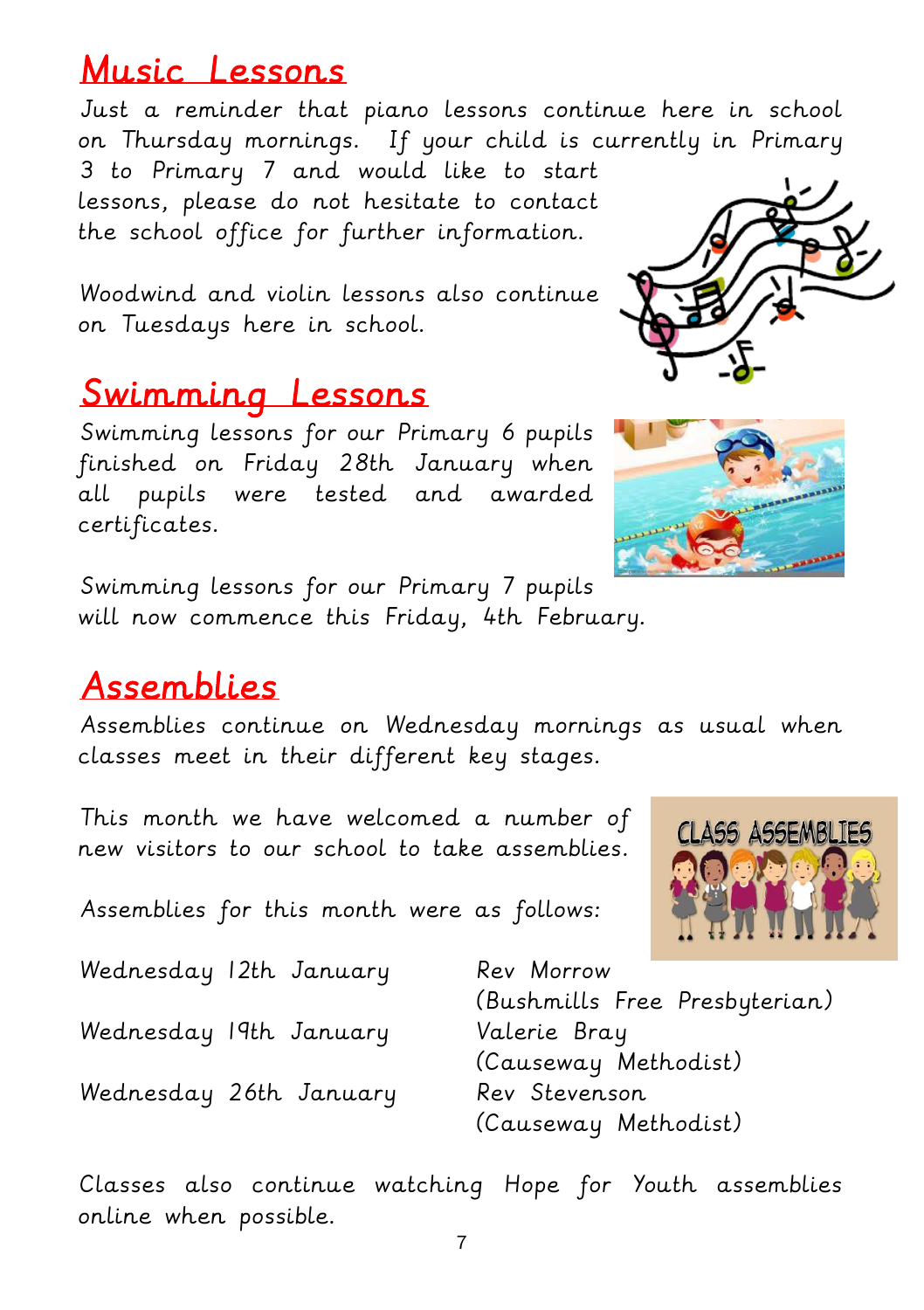#### Attendance

The attendance cup for January will be presented to the winning class in the next few days. The school's overall average attendance for the month of January was 88.5%.

Results are as follows:

| Ist Equal: | Miss Fulton<br>Miss Brown  | $(PI/2)$ 90.8%<br>$(P6)$ 90.8% |
|------------|----------------------------|--------------------------------|
| 3rd:       | Miss McCabe                | $(P3/4)$ 90.4%                 |
| 4th:       | Mrs Strong & Miss Cochrane |                                |
|            |                            | $(Nur)$ 90.0%                  |
| $5th$ :    | Miss Logan & Mrs Witherow  |                                |
|            |                            | $(P5)$ 84.5%                   |
| 6th:       | Miss Swanson               | $(P7)$ 81.4%                   |



#### Well done Miss Fulton & Miss Brown's to classes!

As you are aware unfortunately, in these uncertain times we have been seeing a lot of absences from school. If your child is ill, please telephone the school office to advise us of your child's absence and of the cause. When your child returns to school you can send a note into school on their first day back or send an email to the Principal [\(jlogan335@c2kni.net\)](mailto:jlogan335@c2kni.net) to confirm why your child has not been attending school The reason for this is to ensure the correct codes are applied in relation to your child's absence.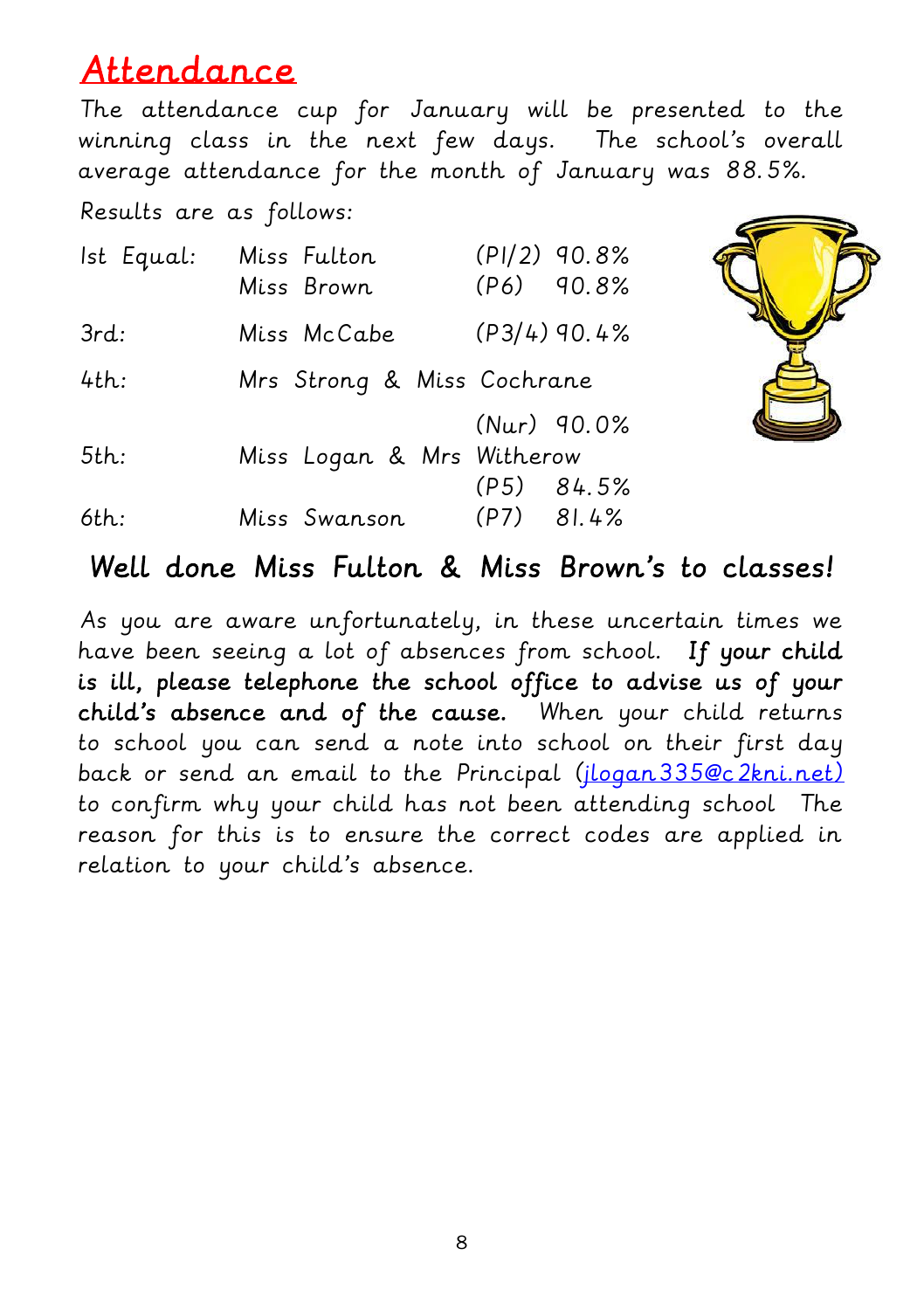## Every School Day Counts

Every single day a child is absent from school equates to a day of lost learning.

Attendance percentages can be misleading.

| 100% Attendance | 0 Days Missed                                                     | Excellent    |
|-----------------|-------------------------------------------------------------------|--------------|
| 95% Attendance  | 9 Days of Absence<br>I Week and 4 Days<br>of Learning Missed      | Satisfactory |
| 90% Attendance  | 19 Days of Absence<br>3 Weeks and 4<br>Days of Learning<br>Missed | Poor         |
| 85% Attendance  | 28 Days of Absence<br>5 Weeks and 3<br>Days of Learning<br>Missed | Very Poor    |
| 80% Attendance  | 38 Days of Absence<br>7 Weeks and 3<br>Days of Learning<br>Missed | Unacceptable |
| 75% Attendance  | 46 Days of Absence<br>9 Weeks and I Day<br>of Learning Missed     | Unacceptable |

For some parents, 90% may seem like an acceptable level of attendance, but the reality is that 90% attendance means that your child will miss half of a school day each week or 19 days of school during the school year – that's nearly 4 school weeks.

#### Give your child the best start in life – every school day counts!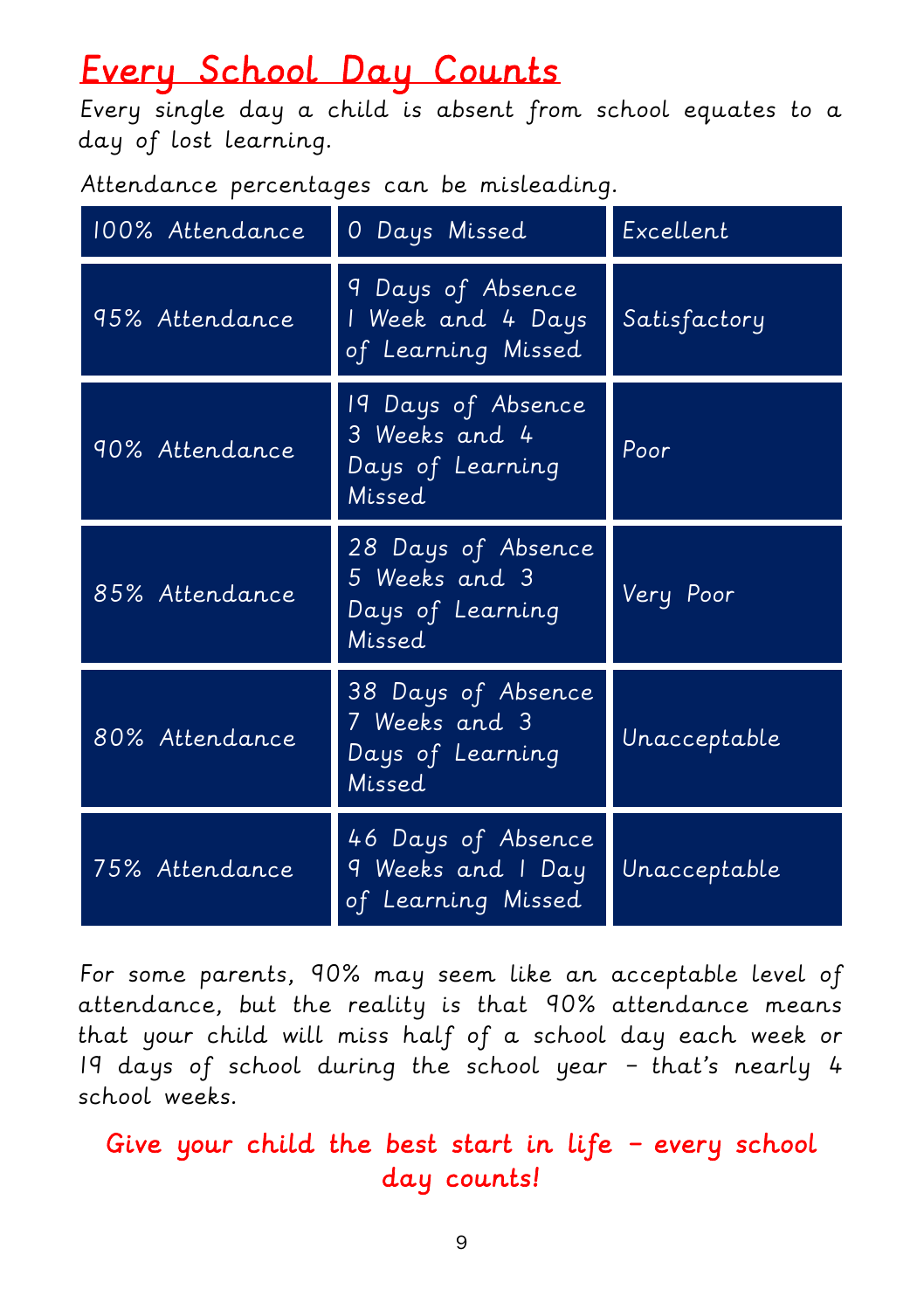## Star of the Week

We are continuing to reward one pupil from each class every week for their achievements. Due to classes being in their "bubbles", these certificates are being issued in each class on a Friday.



During the month of January, the following pupils were awarded 'Star of the Week':

|                   | 7th Jan            | 14th Jan        | 21st Jan                       | 28th Jan            |
|-------------------|--------------------|-----------------|--------------------------------|---------------------|
| <b>Nur</b>        | Oscar<br>Parke     | Lacey<br>Connor | Matthew<br>Cheung-<br>Harrison | Amber<br>Dornan     |
| $Yr$              | Sam                | Grace           | Evie                           | Emily               |
|                   | Mogey              | McElhinney      | McKeown                        | Dick                |
| Yr <sub>2</sub>   | Freddie            | Emme            | Finlay                         | Jacob               |
|                   | Speers             | Gault           | Taylor                         | Greer               |
| Yr <sub>3</sub>   | Charlie<br>Gilmour |                 | Hollie<br>McKay                | Casey<br>McKay      |
| $Yr$ 4            | Poppy<br>Armstrong |                 | Grace<br>Mogey                 | Victoria<br>Gilmour |
| Yr <sub>r</sub> 5 | Cameryn            | Callum          | Olivia                         | Jayden              |
|                   | Greer              | Jamieson        | McFaull                        | Mulholland          |
| Yr <sub>6</sub>   | Isaac              | Lily-Mae        | Liam                           | Brayley             |
|                   | Horner             | Mc Afee         | Nutt                           | Daley               |
| $Yr$ 7            | Charlotte          | Matthew         | Sophie                         | Ion.a.              |
|                   | Hume               | Mc Aleese       | Greer                          | Sharkey             |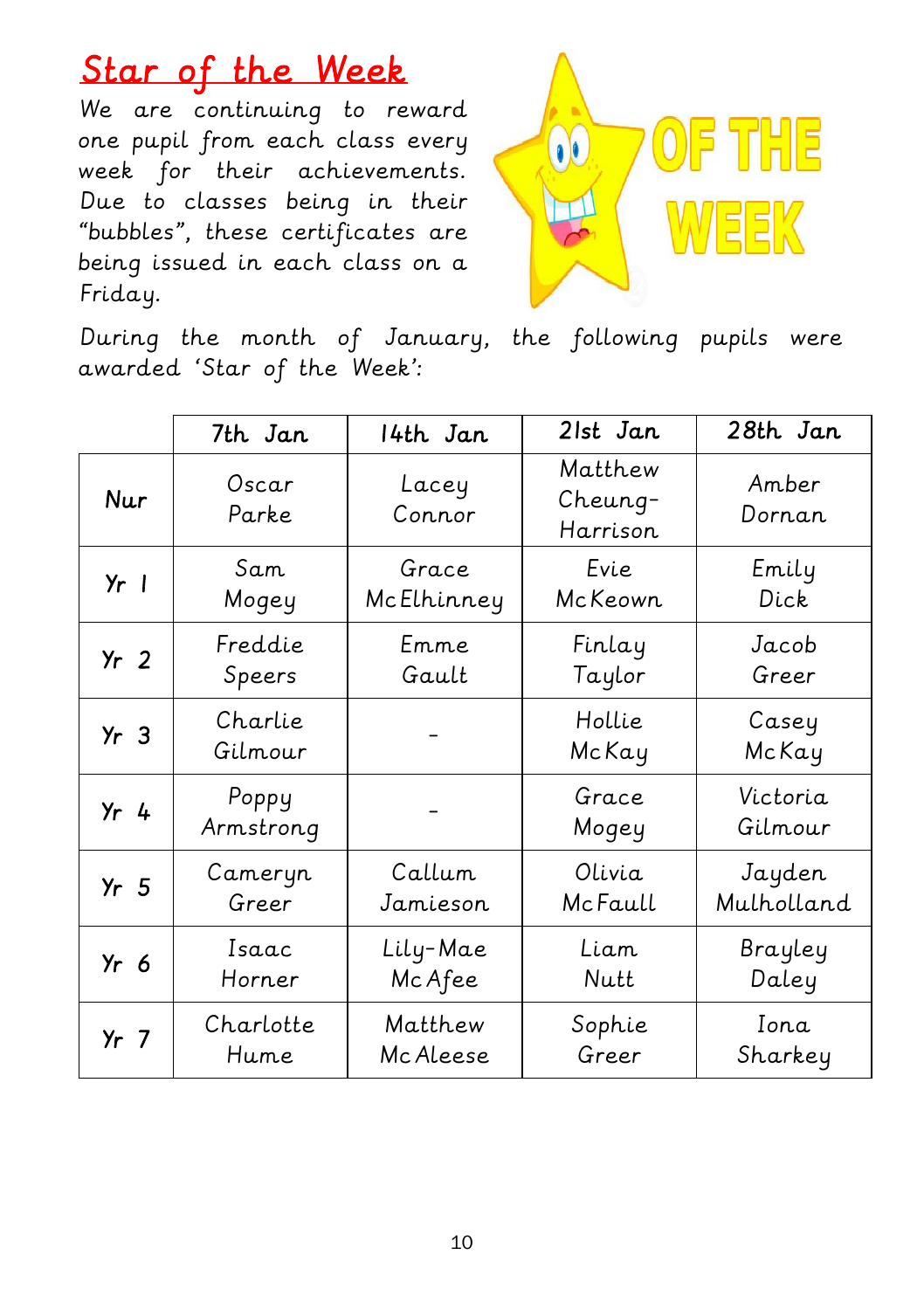## Footballer of the Week

The following players of the week have been picked for the month of January:

|                                 | 13th Jan         | 20th Jan           | 27th Jan        |
|---------------------------------|------------------|--------------------|-----------------|
| $Yr$  <br>to<br>Yr <sub>3</sub> | Em.m.e.<br>Gault | Reuben<br>McIntyre | Evie<br>McKeown |
| $Yr$ 4<br>to<br>$Yr$ 7          | Brayley<br>Daley | Isaac<br>Horn.e.r  | Leo<br>McKendry |

#### Diary Dates

| Term 1                     |                           |                             |  |
|----------------------------|---------------------------|-----------------------------|--|
|                            |                           |                             |  |
| Football<br>Tournament     | $03 - Feb - 22$           | Details enclosed            |  |
| School<br>Photographer     | $14 - Feb - 22$           | Further details to follow   |  |
| Staff Development<br>Day   | 16-Feb-22                 | School closed to ALL pupils |  |
| Half Term                  | 17-Feb-22 to<br>18-Feb-22 | School closed to ALL pupils |  |
| Primary   Health<br>Review | $08 - \text{Mar} - 22$    |                             |  |
| Bank Holiday               | 17-Mar-22                 | School closed to ALL pupils |  |
| Staff Development<br>Day   | 18-Mar-22                 | School closed to ALL pupils |  |
| Easter Holiday             | 14-Apr-22 to<br>22-Apr-22 |                             |  |